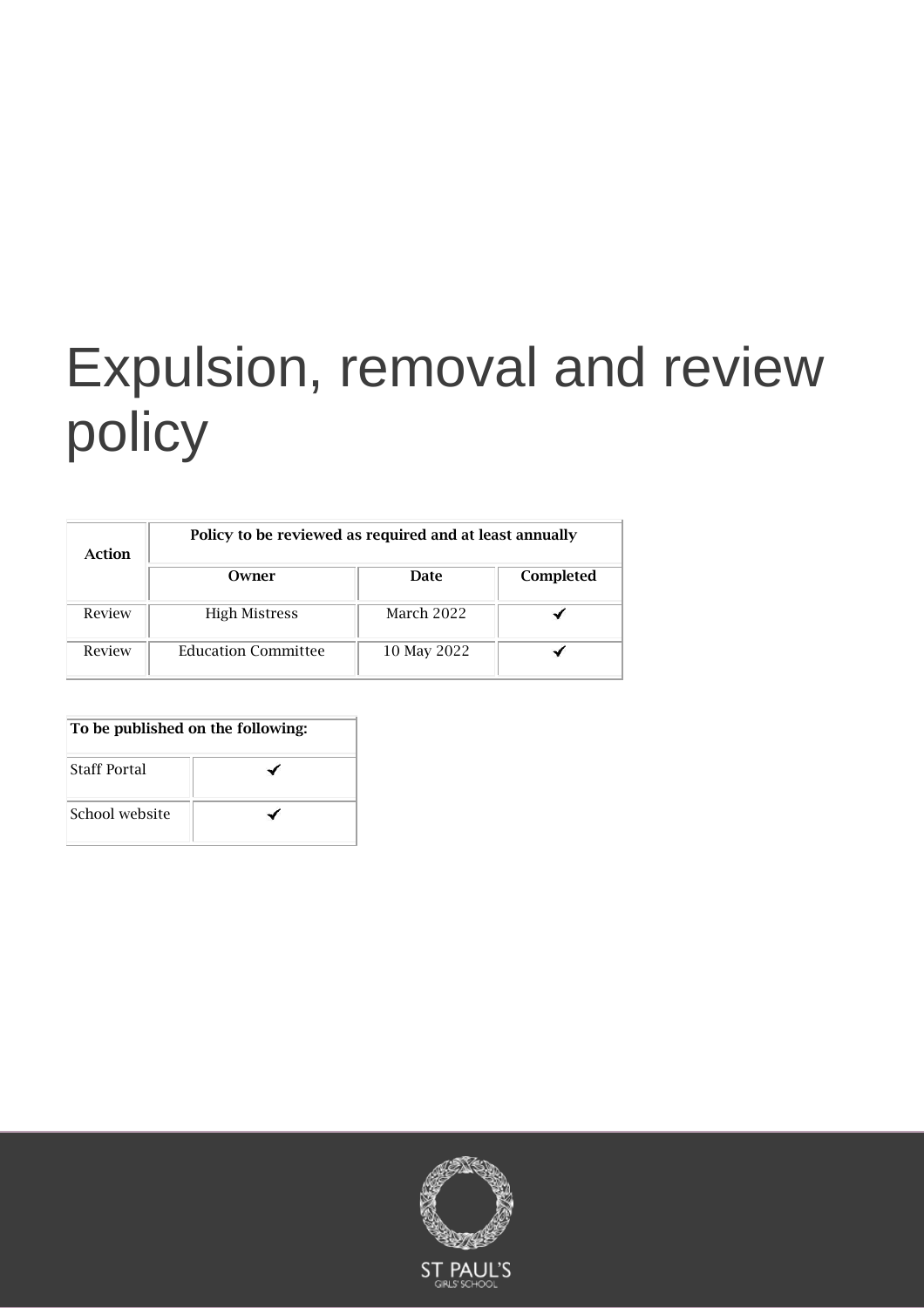#### 1 Introduction

- 1.1 Scope: This policy contains guidelines, which will be adapted as necessary, explaining the circumstances under which a student may be expelled from St Paul's Girls' School (the school), or required to leave permanently for misconduct or other reasons. The policy applies to all students at the school but does not cover cases when a student has to leave because of illhealth, non-payment of fees, or withdrawal by their parents. This policy should be read in conjunction with the school's Behaviour policy.
- 1.2 Interpretation: The definitions in this clause apply in this policy.

High Mistress: references to the High Mistress may include the Senior Deputy in her absence.

Parent: includes one or both of the parents, a legal guardian or education guardian.

Expulsion: means the dismissal of a student from the school following serious misconduct formally recorded.

Requirement to leave: means that the permanent removal of the student is required by the High Mistress but without the stigma of expulsion.

#### 2 Policy statement

- 2.1 Aims: The aims of this policy are:
	- to support the school's Behaviour policy
	- to ensure procedural fairness and natural justice
	- to promote co-operation between the school and parents when it is necessary for the school that a student should leave earlier than expected.
- 2.2 Misconduct: The main categories of misconduct which may result in expulsion or a requirement to leave are outlined in the school's Behaviour policy and include but are not limited to:
	- bullying of any kind including, child-on-child abuse and cyberbullying
	- supply/possession/use of certain drugs and solvents or their paraphernalia or substances intended to resemble them, or alcohol or tobacco
	- stealing
	- vandalism (including computer hacking)
	- persistent attitudes or behaviour which are inconsistent with the school's ethos
	- other serious misconduct which affects the welfare of a member or members of the school community, or which brings the school into disrepute (single or repeated episodes) on or off school premises or via the use of digital technologies such as Internet sites.
- 2.3 Other circumstances: A student may be required to leave if, after all appropriate consultation, the High Mistress is satisfied that it is not in the best interests of the student, or of the school, that they remain at the school.
- 2.4 Equality: The school will make reasonable adjustments for managing behaviour which is related to a student's special educational need or disability. Where expulsion needs to be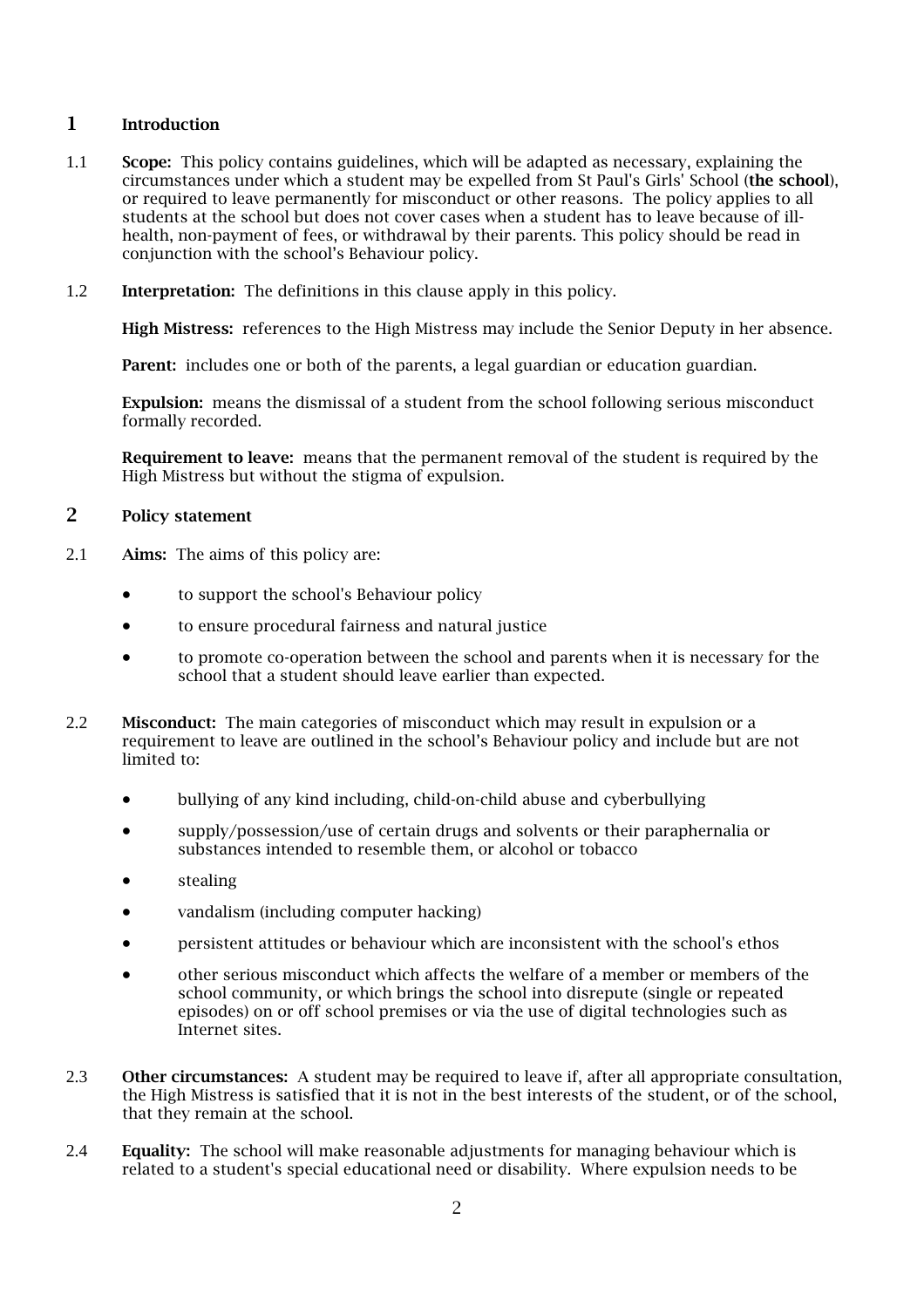considered, the school will ensure that a student with a disability or special educational needs is able to present their case fully where their disability or special educational needs might hinder this. Any religious requirements affecting the student will also be considered.

#### 3 Procedure

- 3.1 The procedure: The procedure followed by the school in cases where a sanction of expulsion or required removal may be imposed by the High Mistress are summarised in the flowchart at Appendix 1 to this Policy. The three stages of this procedure are as follows:
	- 3.1.2 Investigation procedure further details of the procedures to be followed at this stage are set out in Appendix 2
	- 3.1.3 Disciplinary meeting with the High Mistress further details of the disciplinary meeting are set out in Appendix 3.
	- 3.1.4 Governors' Review meeting further details of the Governors' Review meeting are set out in Appendix 4.
	- 3.1.5 Alternative arrangements may be made if face to face meetings are not possible.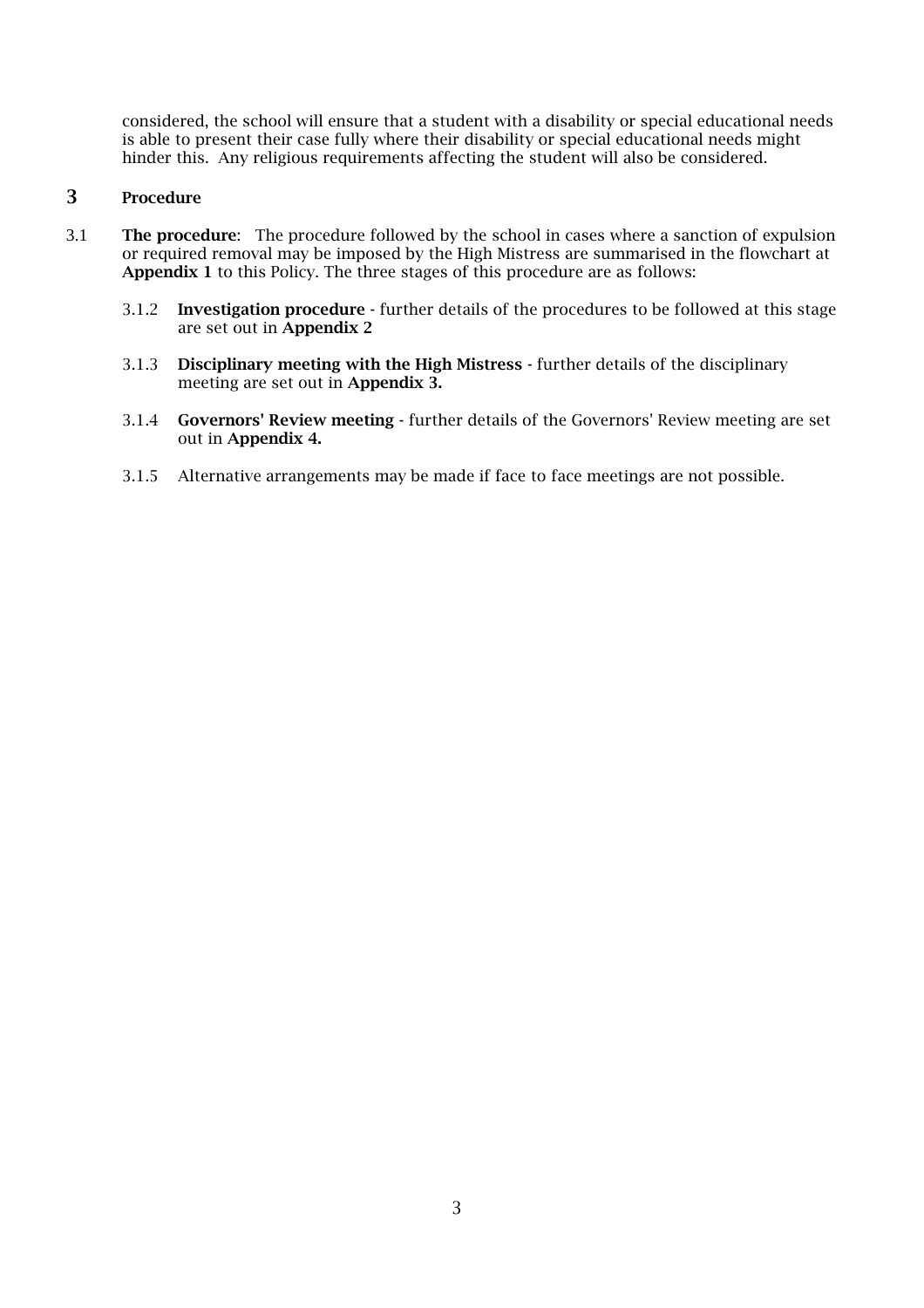## Appendix 1 Procedural flowchart

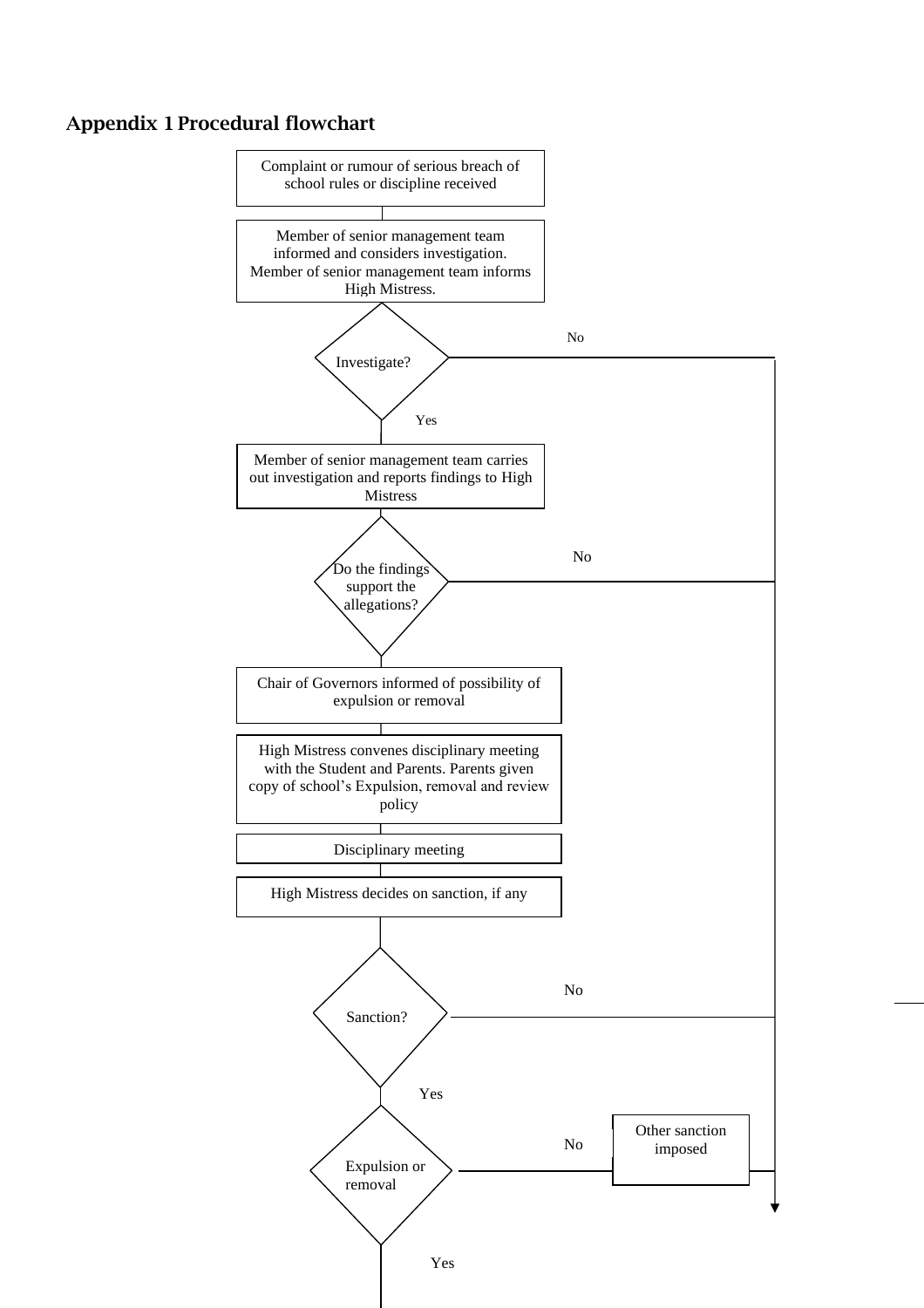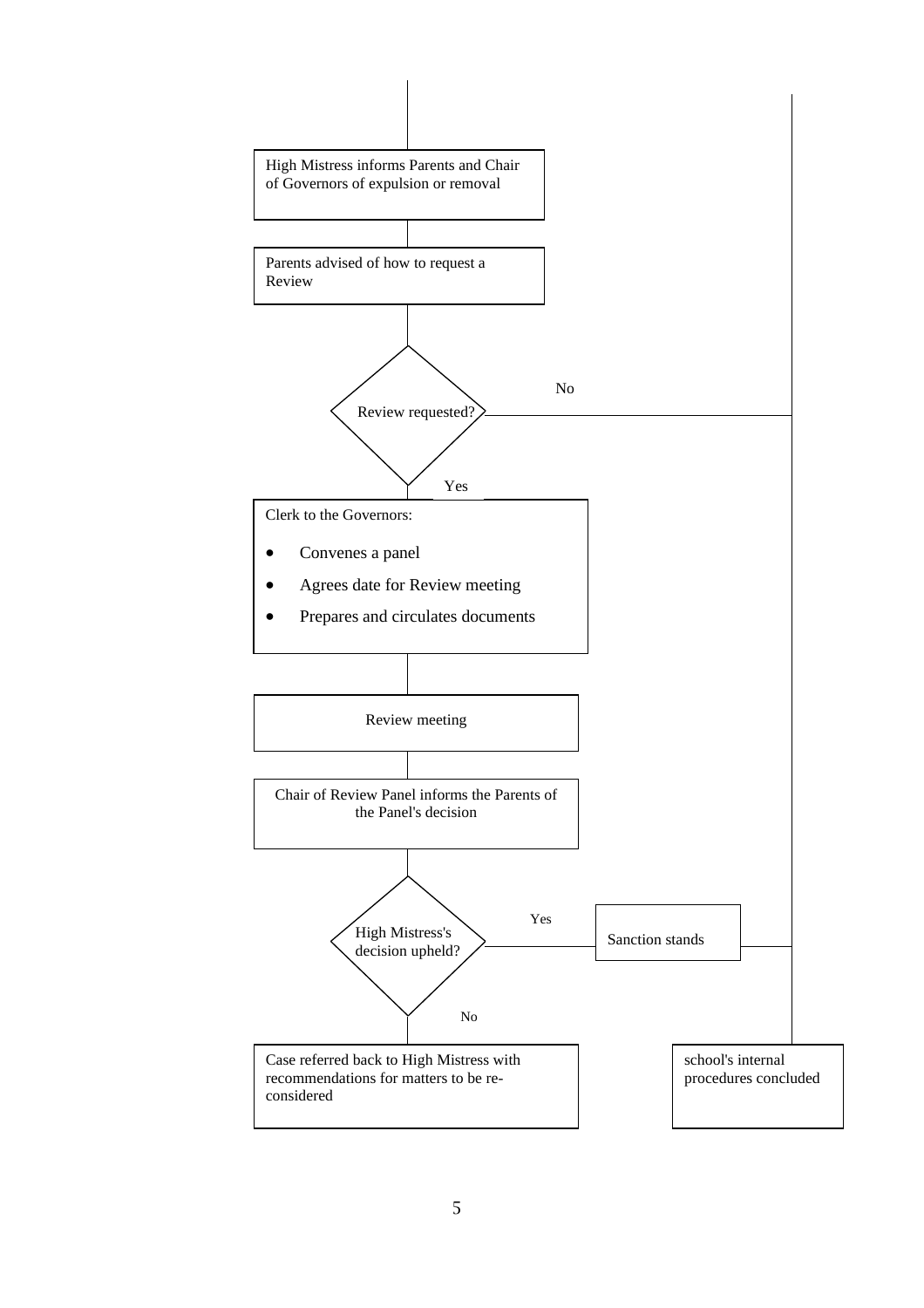## Appendix 2 - Investigation procedure

- 1. Complaints: Investigation of a complaint or rumour about serious misconduct will normally be co-ordinated by a member of the senior management team, and its outcome will be reported to the High Mistress. Parents will be informed as soon as reasonably practicable if a complaint under investigation is of a nature that could result in the student being expelled or required to leave.
- 2. Suspension: A student may be suspended from the school while a complaint is being investigated or while an investigation is suspended (see paragraph 6 below). Should a suspension continue for a period of more than five school days, the school will take reasonable steps to put in place arrangements to ensure the continuing education of the student. The relevant head of year will co-ordinate these arrangements with the student's parents or guardians. Parents or guardians should note that there may be a delay in providing work whilst teaching staff are given the opportunity to determine what work should be set. Alternatively, the student may be placed under a segregated regime on school premises.
- 3. Search: We may decide to search a student's space and belongings. Please refer to the policy on search and confiscation.
- 4. Interview: A student may be interviewed informally by a member of staff to establish whether there are grounds for a formal investigation. If the student is then interviewed formally about a complaint or rumour, arrangements will be made for her to be accompanied by a member of staff of her choice. A minute of the interview will be recorded in writing by the interviewing member of staff.
- 5. Ethos: An investigation and any subsequent meeting will be conducted fairly and in a way which is appropriate to a school, without formal legal procedures.
- 6. Suspension of an investigation: It may be necessary to suspend an investigation, for example where external agencies such as the police or social services are involved and have advised that this is necessary. A decision to suspend an investigation will take into account advice from an appropriate external agency and will be subject to periodic review.
- 7. Outcome of investigation: Once the investigation has been completed, the member of the senior management team will prepare a written report and will state whether in their view:
	- there is a case of serious misconduct that needs to be addressed
	- the misconduct does not warrant expulsion or a requirement to leave and another lesser sanction may be appropriate
	- there is no case of serious misconduct and the matter can be closed.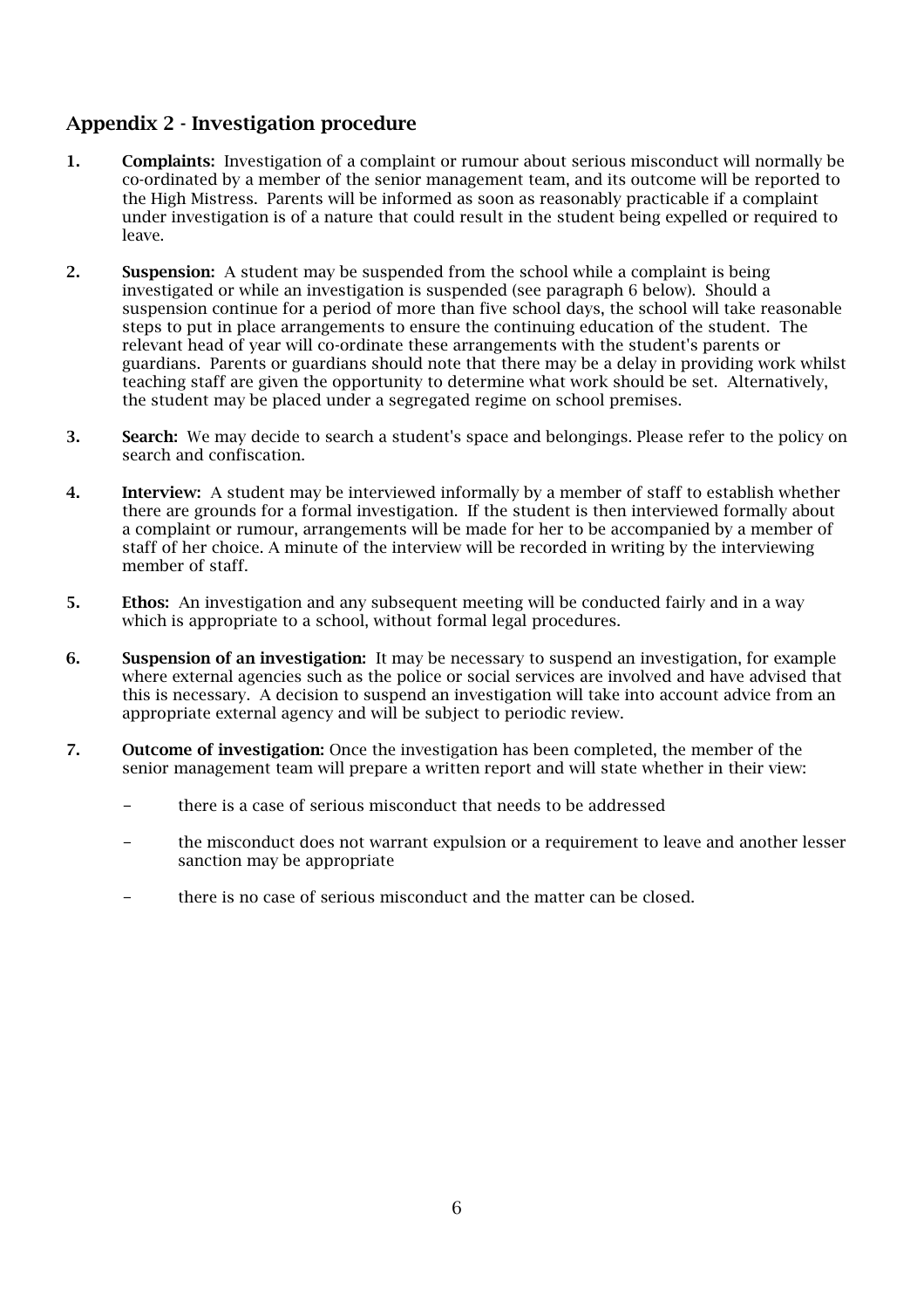## Appendix 3 - Disciplinary meeting with the High Mistress

If it is found that there is a case of serious misconduct to be answered, a disciplinary meeting will be convened at which the High Mistress will consider the complaint of serious misconduct and the findings of the investigation.

- 1. Preparation: The Chair of Governors will be informed of the meeting. The High Mistress will consider the case of alleged serious misconduct or complaint against the student, any written statements and relevant correspondence and the student's school file.
- 2. Attendance: The student and their parents will be asked to attend the disciplinary meeting with the High Mistress. The High Mistress may ask a member of the senior management team who has conducted the investigation or other members of staff to attend to outline the outcome of any investigation and the circumstances of the serious misconduct and/or complaint.

The student and their parents will have an opportunity to state their side of the case. Staff statements will be disclosed but, in most cases, the anonymity of students will be preserved.

If the parents or the student have any special needs or disability which call for additional facilities or adjustments (e.g., parking or the provision of documents in large print or other accessible format) those requirements should be made known to the High Mistress' office so that appropriate arrangements can be made.

- 3. Proceedings: There are potentially three distinct stages of a disciplinary meeting:
	- 3.1 The complaint(s): The High Mistress will consider the complaint/s and the evidence, including statements made by and/or on behalf of the student. Unless the High Mistress considers that further investigation is needed, she will decide whether the complaint has been sufficiently proved. The standard of proof shall normally be the civil standard, i.e., the balance of probabilities. Appropriate reliance may be placed on hearsay evidence.
	- 3.2 The sanction: If the complaint and/or case of serious misconduct have been proved the High Mistress will outline the range of disciplinary sanctions which she considers are open to her. She will take into account any further statement which the student and/or others present on their behalf wish to make. The student's disciplinary record will be taken into account. The High Mistress may decide that circumstances are such that a less severe sanction is required such as suspension for a period of time. Then, or normally within 24 hours, the High Mistress will give her decision, with reasons.
	- 3.3 Leaving status: If the High Mistress decides that the student must leave the school, she will discuss the leaving status with the student's parents with a view to reaching an agreement. If no agreement can be reached, the High Mistress will determine the leaving status.
- 4. Delayed effect: A decision to expel or remove a student shall take effect seven days after the decision was first communicated to a parent. Until then, the student shall remain suspended and away from school premises. If within seven days the parents have made a written application for a Review by the Governors, the student shall remain suspended until the Review has taken place.

#### 5. Leaving status

The High Mistress will determine the leaving status and will also confirm arrangements including: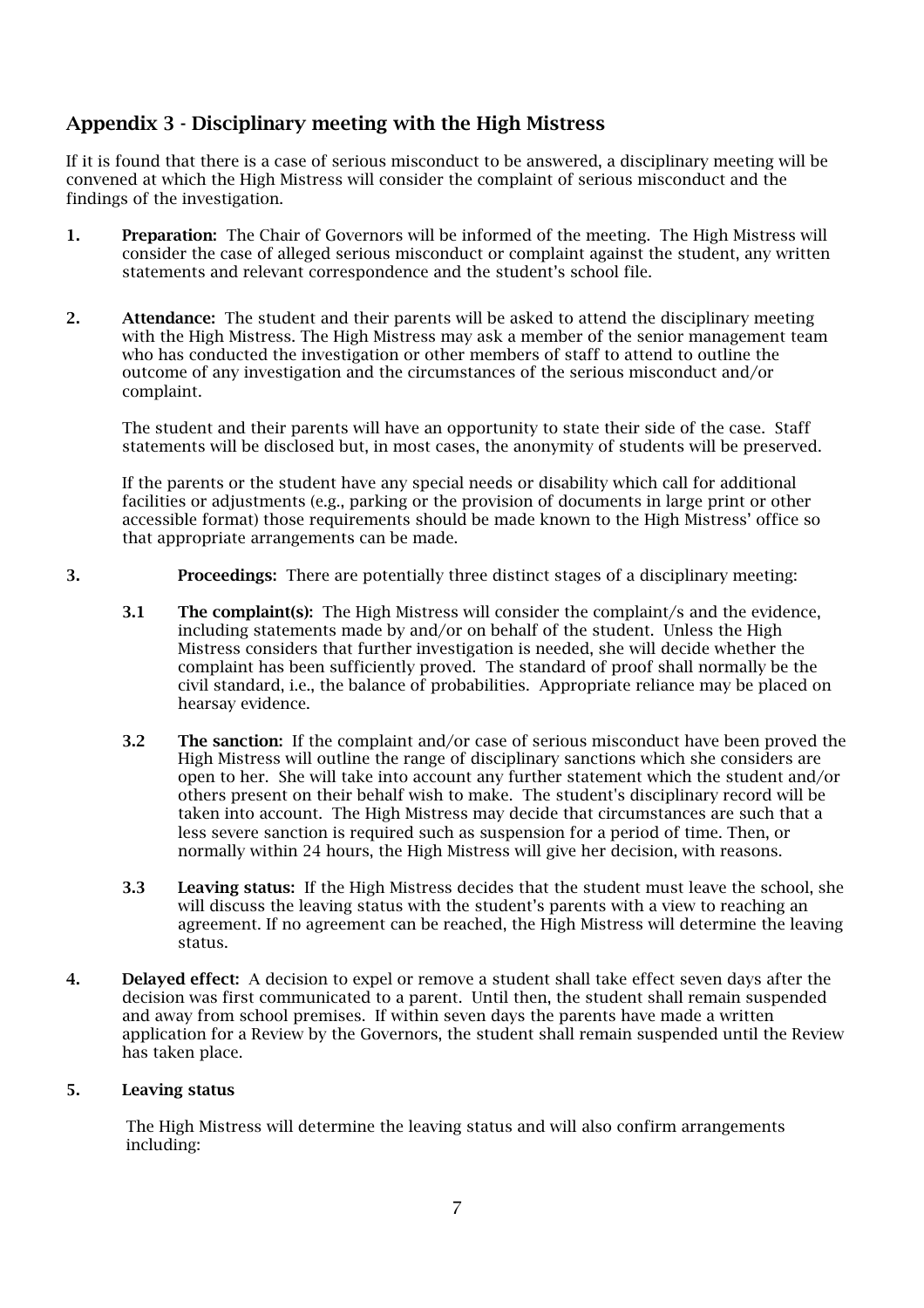- the form of letter which will be written to the parents and the form of announcement in the school
- the form of reference which will be supplied for the student
- the entry which will be made on the school record and the student's status as a leaver
- arrangements for transfer of any course and project work to the student, their parents or another school
- whether (if relevant) the student will be permitted to return to school premises to sit public examinations
- whether (if relevant) the school can offer assistance in finding an alternative placement for the student
- whether the student will be entitled to leavers' privileges
- the conditions under which the student may re-enter school premises in the future
- financial aspects: payment of any outstanding fees and extras; whether the deposit will be returned or credited; refunded of prepaid fees.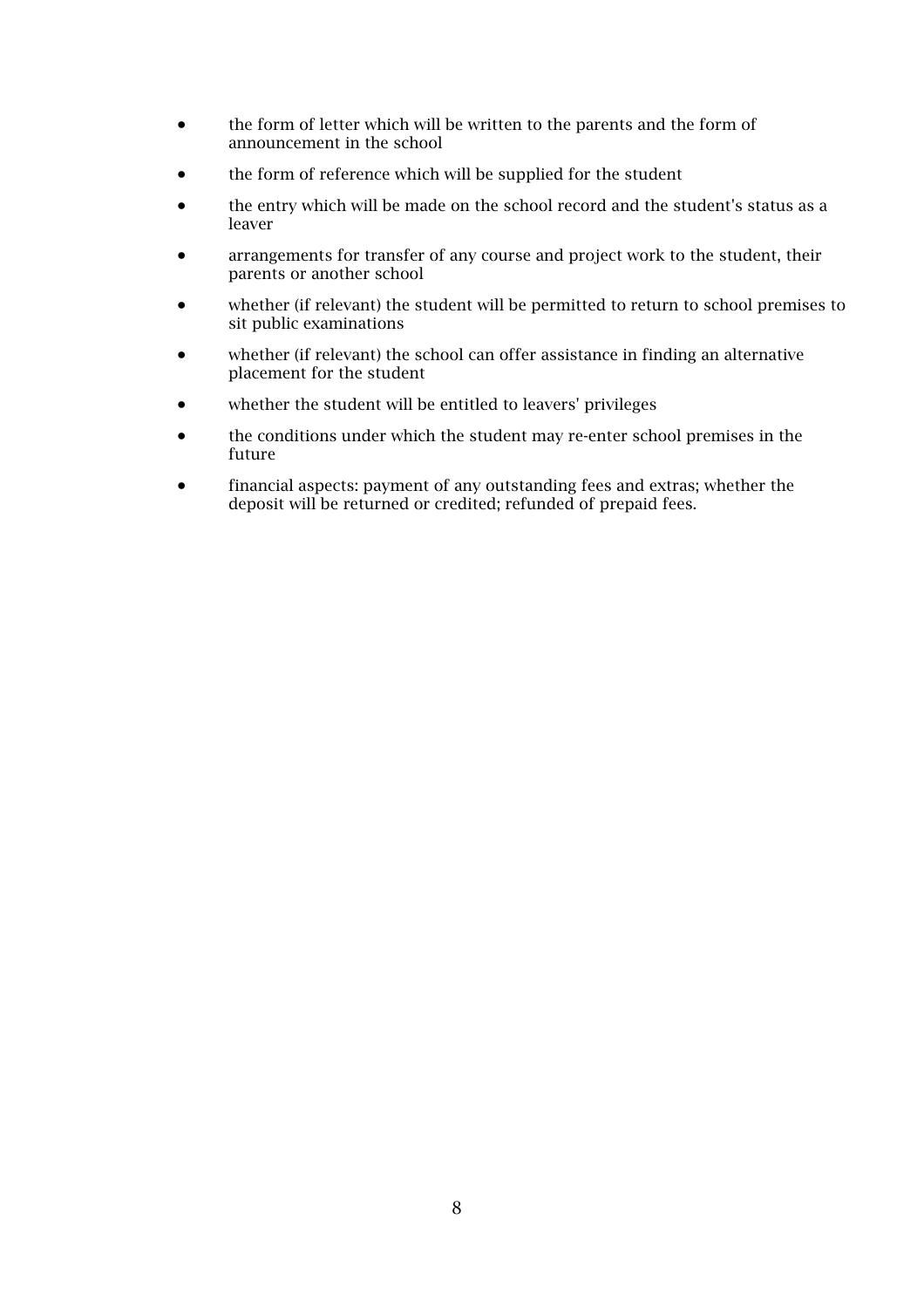#### Appendix 4 - Governors' Review

- 1. Request for Review: A student or their parents may request a Governors' Review of the High Mistress's decision to expel or require a student to leave, or where a decision has been made to suspend a student for 11 school days or more, or where suspension would prevent the student from taking a public examination. The application must be made in writing using the Request Form at Appendix 5 and received by the Clerk to the Governors within seven days of the High Mistress's decision being notified to the parents, or longer by agreement. If the parents or the student have any special needs or disabilities which call for additional facilities or adjustments, these should be made known to the Clerk so that appropriate arrangements can be made.
- 2. Grounds for Review: In their application the parents must state the grounds on which they are asking for a Review and the outcome which they seek. For the avoidance of doubt, a mere disagreement with the decision of the High Mistress will not of itself be grounds sufficient for a Governors' Review.
- 3. Review Panel: The Review will be undertaken by two members of the Board of Governors and an independent member who is independent of the governance, management and running of the school. The panel members will have no detailed previous knowledge of the case or of the student or parents and will therefore not normally include the Chair of Governors. Selection of the Review Panel will be made by the Clerk to the Governors. Parents will be notified in advance of the names of the panel members. Fair consideration will be given to any bona fide objection to a particular member of the panel. If appropriate, the panel may include an independent member who is not concerned with the management or running of the school.
- 4. Role of the Panel: The role of the Panel is to consider the documentation provided by the parties and representations made. It is not the role of the Panel to re-instate a student at the school against the wishes of the High Mistress. The Panel may decide whether to uphold the High Mistress's decision or refer the decision back to her with recommendations so that she may consider the matter further.
- 5. Review meeting: The meeting will take place at the school premises, as soon as reasonably practical but a Review meeting will not normally take place during school holidays. The parents and the High Mistress will be asked to submit any documents they wish to refer to at the meeting and a single bundle will be circulated at least three days before the meeting. On receipt of new information not previously available to the High Mistress before her decision was made, the Clerk should contact the Chair of the Panel who will decide whether to:
	- include the new information in the bundle; or
	- omit the information if not relevant to the grounds for Review; or
	- make further enquiries of the parents or the student about the information; or
	- refer the information to the High Mistress for her consideration as to whether the decision should be revisited.

A Review meeting is a private procedure and all those who are concerned in it are required to keep its proceedings confidential and not disclose any details unless required by law.

- 6. Attendance: Those present at the Review meeting will normally be:
	- members of the Review Panel and the Clerk to the Governors or the Secretary
	- the High Mistress
	- the parents and the student, if they or their parents so wish. The parents may be accompanied by a friend or relation. The meeting is not a legal proceeding and so legal representation is not necessary. The Clerk to the Governors must be given seven days'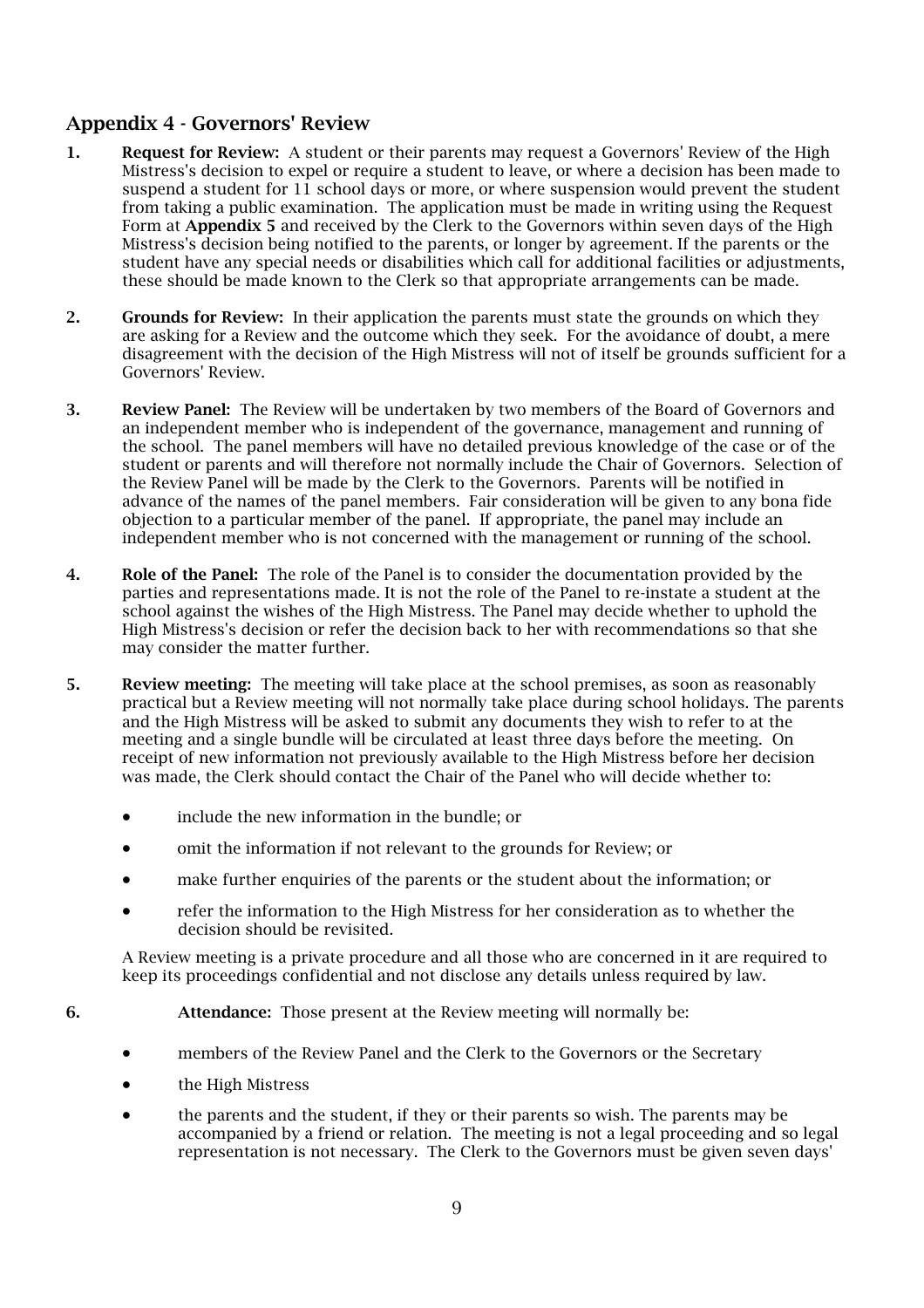notice if the friend or relation is legally qualified.

- 7. Conduct of meeting: The meeting will be chaired by one member of the Review Panel and will be conducted in a suitable room and in an informal manner. All statements made at the meeting will be unsworn. The Clerk will be asked to keep a hand-written minute of the main points which arise at the meeting. All those present will be entitled, should they wish, to write their own notes. The meeting will be directed by the Chair who will conduct it so as to ensure that all those present have a reasonable opportunity of asking questions and making appropriate comment. Everyone is expected to show courtesy, restraint and good manners. The Chair may at his/her discretion adjourn or terminate the meeting. If the meeting is terminated, the original decision will stand.
- 8. Procedure: The Panel will consider each of the points raised by the student or their parents and any documentation they wish to rely on so far as relevant to determine:
	- whether the facts of the case were sufficiently proved when the decision was taken to expel or require the removal of the student. The civil standard of proof, namely, "the balance of probability", will normally apply; and
	- whether the sanction was warranted, that is, whether it was proportionate to the breach of discipline or the other events which are found to have occurred and to the legitimate aims of the school's policy in that respect.

The requirements of natural justice will apply. If for any reason the student or their parents are dissatisfied with any aspect of the meeting they must inform the Chair at the time and ask the Clerk to note their dissatisfaction and the reasons for it.

9. Decision: When the Chair decides that all issues have been sufficiently discussed and if by then there is no consensus, he/she may adjourn the meeting; alternatively, the Chair may ask those present to withdraw while the Panel considers its recommendations. The Panel's recommendations will be notified in writing, with reasons, to the High Mistress and the parents by the Chair of the Review Panel or the Chair of Governors within three days of the meeting. The High Mistress will provide her response to those recommendations in writing within 24 hours. In the absence of a significant procedural irregularity, the High Mistress's decision will then be final.